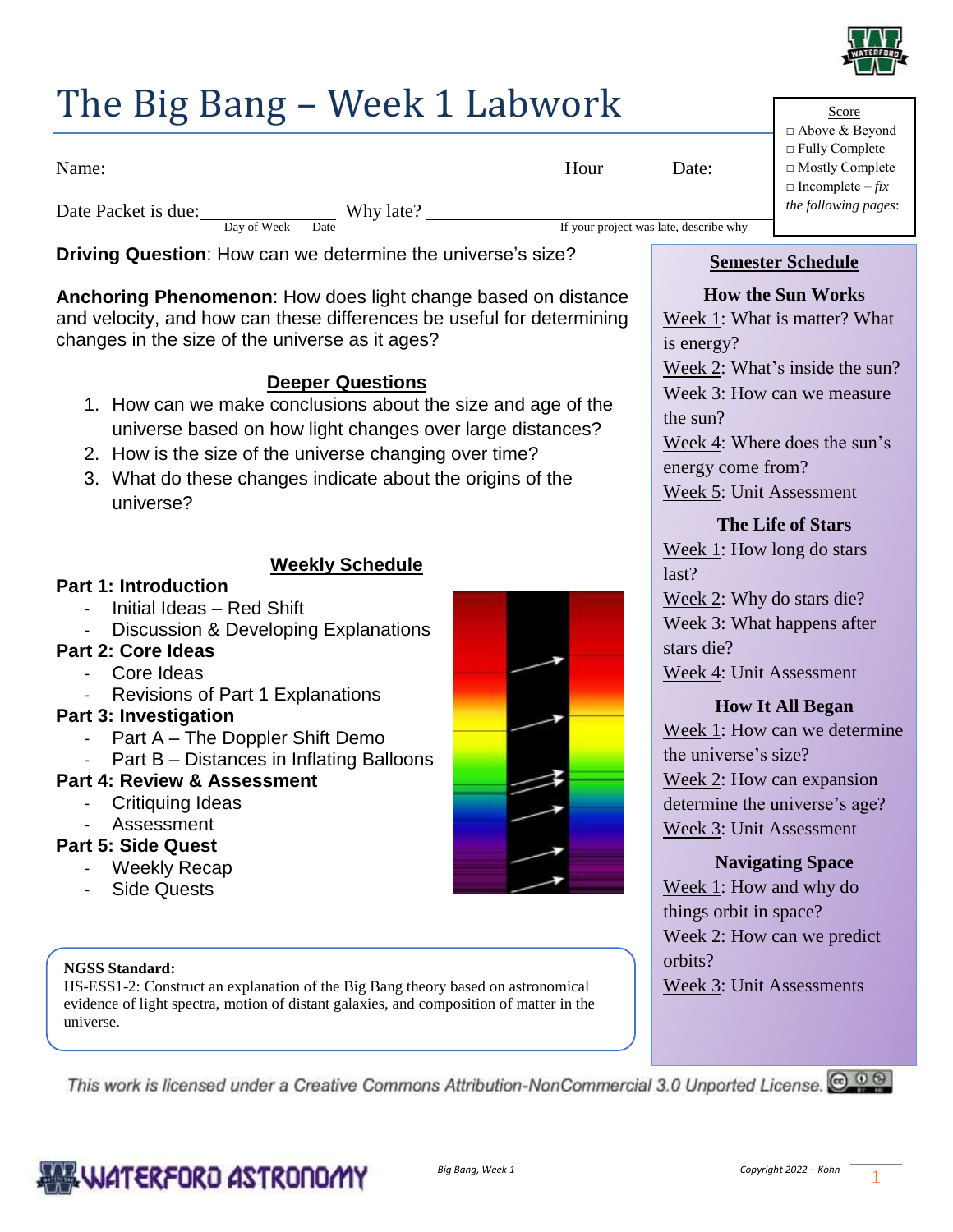

# Part 1: Initial Ideas About Red Shift

**Overview**: In this activity, you will begin by discussing your initial ideas about the age and size of the universe.

**Initial Ideas**: Three astronomy students are discussing their ideas about the origins of the universe. They have been in astronomy class for a couple months and have gain some knowledge about stars.

- 1. **Do you agree or disagree with each student's claim**?
	- a. Antonia: "I think that while stars have a limited lifespan, the size and age of the universe are infinite. The universe has always existed and it is infinitely large – it goes on forever." Agree / Disagree
	- b. Edwin: "I disagree. I think that the universe had to come from somewhere. It may be infinitely large, but it did not exist forever." Agree / Disagree
	- c. Cecilia: "I disagree with both of you. I think that the universe has a specific age and a specific size. It has existed for a specific number of years and is a specific distance in diameter." Agree / Disagree
- 2. **Work in your small groups to discuss your ideas.** How are your ideas similar or different? Decide as a group whether each statement is correct (and why). Be prepared to present your ideas to the class.

**Data Dive**: In this activity, you will use the data from spectral analysis (below) to develop your initial ideas about how differences in light enable astronomers to draw conclusions about the size and age of the universe.

**Background**: An astronomer is comparing the light of four very similar stars. Each star is similar distant in size and atomic composition. galaxy These four stars exist at a variety of different distances from earth; distant for simplicity, the exact galaxy distances are omitted. nearby When the star's light passed galaxy through its outer layers, the electrons of in its atoms absorbed the light. These star electrons then re-emit light in particular ways based on the kinds of elements in those layers. *<u>faboratory</u>* reference The light of these stars was 500 600 700 400 focused through a telescope and Wavelength  $(\lambda)$ diffracted using a prism. This yields a spectral signature, or a

pattern of lines in the diffracted light. This data is shown here. Red wavelengths are on the right and blue wavelengths are on the left. These data are compared to a laboratory reference for spectral analysis of a gas with the same atomic composition.

Use this information to answer the questions on the next page.

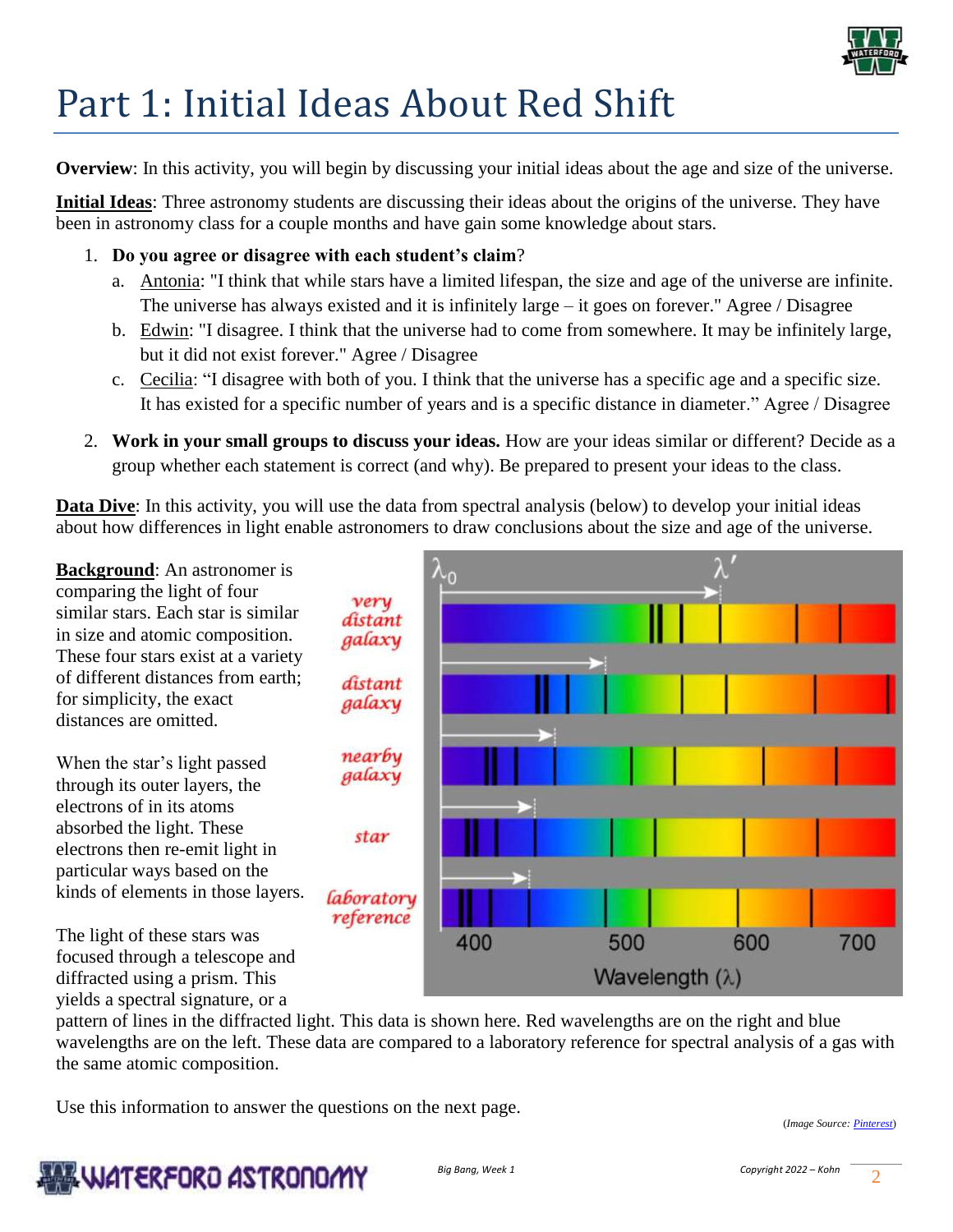

- 3. **Begin by individually attempting to make sense of this data**. What trends or patterns do you notice? How does this relate to any prior knowledge or experience that you have?
- 4. **Next, work in your teams to discuss your ideas**. Where do you agree? Where do you disagree? Can you use this data to reach agreement? Do others have prior knowledge/experience that could help?
- 5. **Based on this data, what is one conclusion that would be supported by this data?** 
	- a. How is this conclusion supported by this data?
	- b. What specifically suggests that your claim is accurate?
- 6. **Based on this data, what is a second conclusion that would be supported by this data?** 
	- a. How is this conclusion supported by this data?
	- b. What specifically suggests that your claim is accurate?
- 7. **Would you change any of your responses to the first question above?** (See Question #1 under *Initial Ideas*). Discuss as a team.
- 8. As a class, discuss your ideas about this data. **What are ideas that most agreed on? Where did your ideas differ as a class?** Record your ideas in the spaces below.

We all agree that…  $\sqrt{ }$  We disagreed or are unsure about…

9. **What conclusions can we draw from the patterns and trends in this graph? Does this seem to indicate anything about the size or age of the universe?** Write down your initial explanation in the space below. Don't worry if you aren't completely sure! You will have opportuninites to revise.

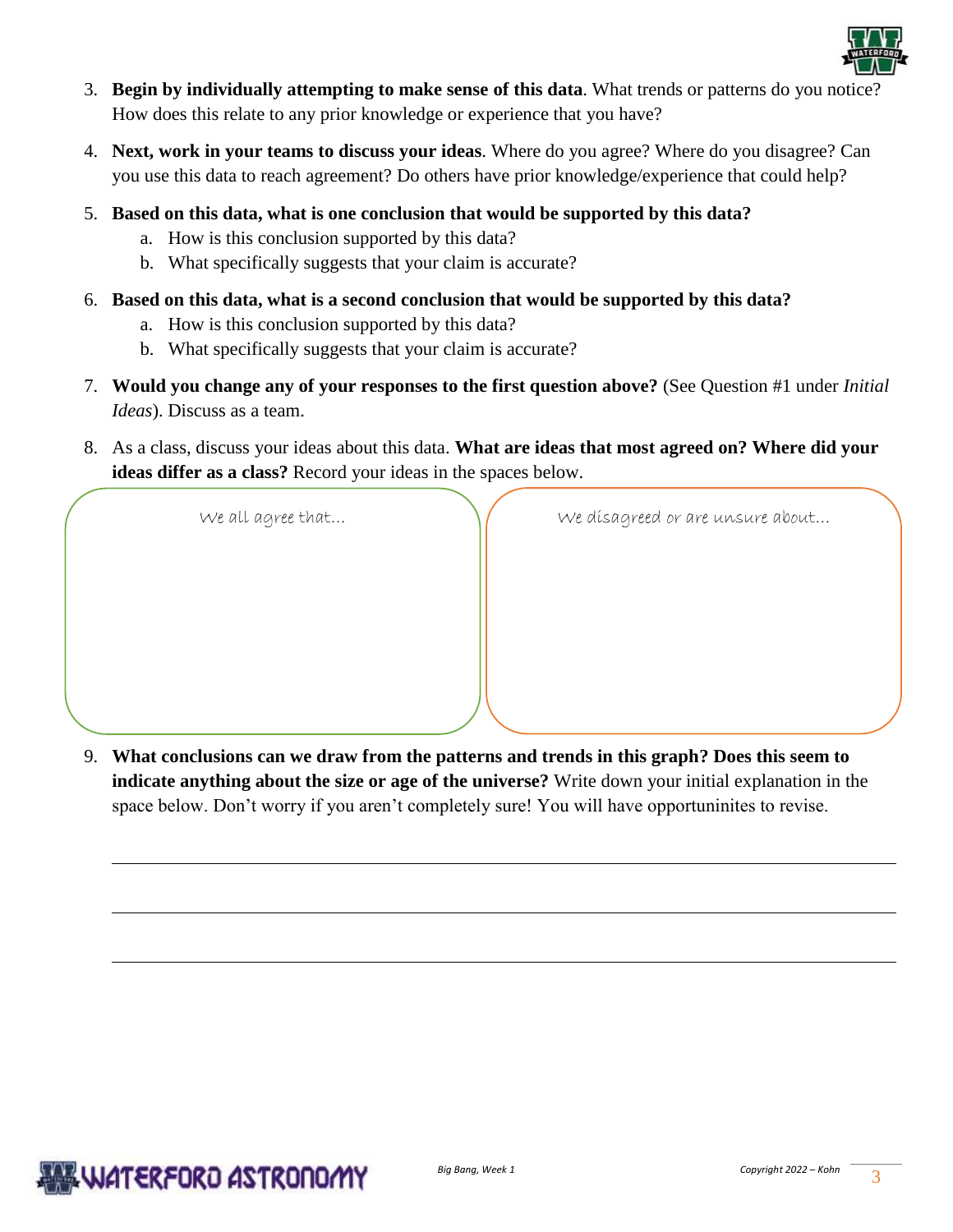

# Part 2: Core Ideas

**Overview**: In this activity, you will look at a short slideshow presentation. This will provide you with core ideas that will help you clarify your initial ideas. Your instructor will decide on how to implement this portion depending on your previous experience and capabilities with this content.

You will then work in small teams to answer the questions listed below. You should take notes in a notebook, on a dry erase board, or on scratch paper so that you are prepared to deliver your responses during the class discussion that will follow. *Note: your instructor may assign specific questions to your group if time is limited.* 

**Intro Video**: <https://www.yout-ube.com/watch?v=hVApTLE7Csc>

#### **Core Ideas Presentation**: <https://bit.ly/WUHS-Astro-BigBangW1>

#### **Driving Questions**:

- 1. What is a Cepheid variable? How can this be used to determine astronomical distances?
- 2. What is the difference between luminosity, apparent magnitude, and distance? How does this relate to the rate of pulsation of Cepheid variables
- 3. Summarize Harlow Shapely's work, his findings, and his errors.
- 4. How did Hubble confirm that the Milky Way was just one galaxy among many in the universe?
- 5. Summarize the concept of redshift and how it relates to the distance of the object emitting the light.
- 6. What is Hubble's Law? What is Hubble's Constant? What do these concepts indicate about the universe?
- 7. Define a megaparsec and use it to explain the concepts underlying Hubble's Constant.
- 8. What is CMBR and how does its existence provide evidence for the Big Bang?
- 9. True or false: the further an object is from earth, the faster it is moving; therefore, the earth must be at the center of the universe. Explain.
- 10. How is the expansion of the universe, redshift, and Hubble's Law summarized by the inflating balloon analogy?
- 11. How is the expansion of the universe and Hubble's Law supported by Einstein's Theories of Relativity?
- 12. What was Einstein's cosmological constant and what made it erroneous?
- 13. **Revising Explanations**: How can we determine the size and/or age of the universe?

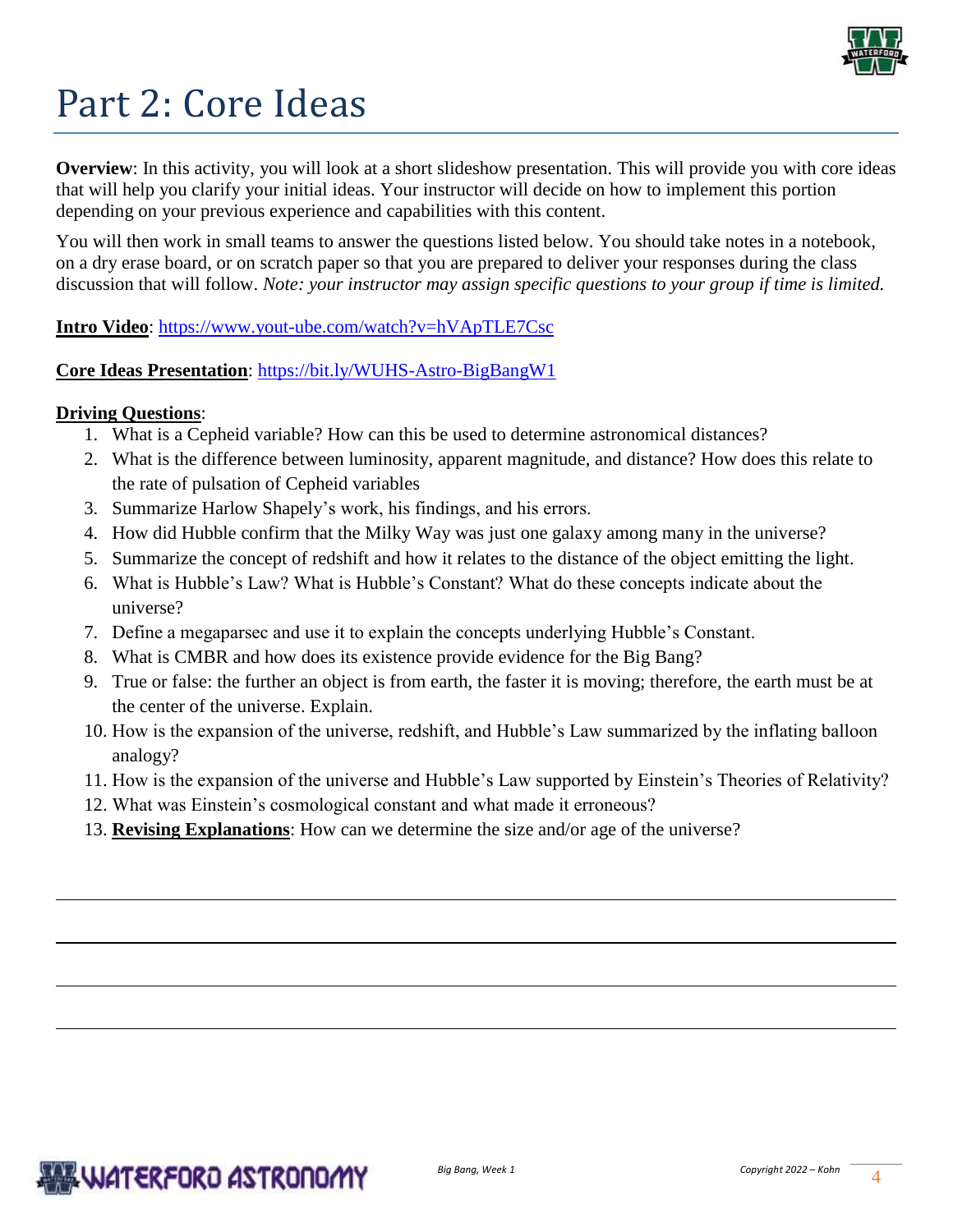

# Part 3A: Investigation – Doppler Shift

**Overview:** You will use phones or recording devices to investigate the Doppler Shift in sound. You will then use this as a conceptual model to explore how and why the redshift occurs in light from receding galaxies.

**Background (**adapted from [Exploratorium](https://www.exploratorium.edu/origins/hubble/tools/doppler.html)**)**: Have you ever noticed how the sound of a siren changes as the vehicle moves? As the siren approaches you, the waves of sound are squeezed together; you hear them as being higher-pitched. After the vehicle passes by, siren's sound waves are stretched apart. You hear these stretched waves as being lower-pitched. This apparent change in the pitch (or frequency) of sound is called Doppler Shift.



*Image sources[: Wikimedia](https://commons.wikimedia.org/wiki/File:Dopplerlkm_effect.jpg?scrlybrkr=89d673a5)*

Light from distant stars and galaxies can be shifted in much the same way. Like sound, light is a wave that can be described in terms of its frequency. Frequency refers to the number of wave peaks that pass by each second.

If a star is moving toward earth, its light waves are squeezed together. This increases the frequency of those wavelengths of light. Since blue is at the high-frequency end of the visible spectrum, light from an approaching star is shifted toward blue (blueshifted).

If a star is zooming away from you, its light waves are stretched. You see these stretched-out light waves as having a lower frequency. This causes light from a receding star to shift toward red (redshifted).

**Directions**: use an approved recording device (such as a digital recorder or a voice-memo app on a phone).

- 1. Move to a large open area that is appropriate for excess noise (such as a gym or practice field).
- 2. In your assigned groups, choose a) one person to be a runner, b) one person to be a running recorder, and c) one person to be a standing recorder.
- 3. The runner will sprint a short distance (100 meters or so). While sprinting, the runner should make a loud humming noise at a constant pitch and volume.
- 4. The running recorder will capture audio as they run alongside the runner.
- 5. The standing recorder will stand at the midpoint of their sprint and record audio as they run past.
- 6. Compare the differences between the two sources of audio. Use this audio to address these questions.

#### **Questions**:

- 1. What explains the differences between the audio from the running recorder vs. the standing recorder?
- 2. How did the frequency of the audio waves change as the runner sprinted past the standing recorder?
- 3. How is this analogous to redshift and blueshift in astronomy?
- 4. How does the amount of redshift from a receding galaxy's light correlate to the distance and speed at which that galaxy is moving?
- 5. When ready, **raise your hand**. Your instructor will determine if you are ready to move on.

*This activity was successfully completed* \_\_\_\_\_\_\_\_\_\_\_\_\_\_\_\_\_\_\_\_\_\_\_\_\_\_\_\_\_\_\_\_\_\_(*instructor signature*)

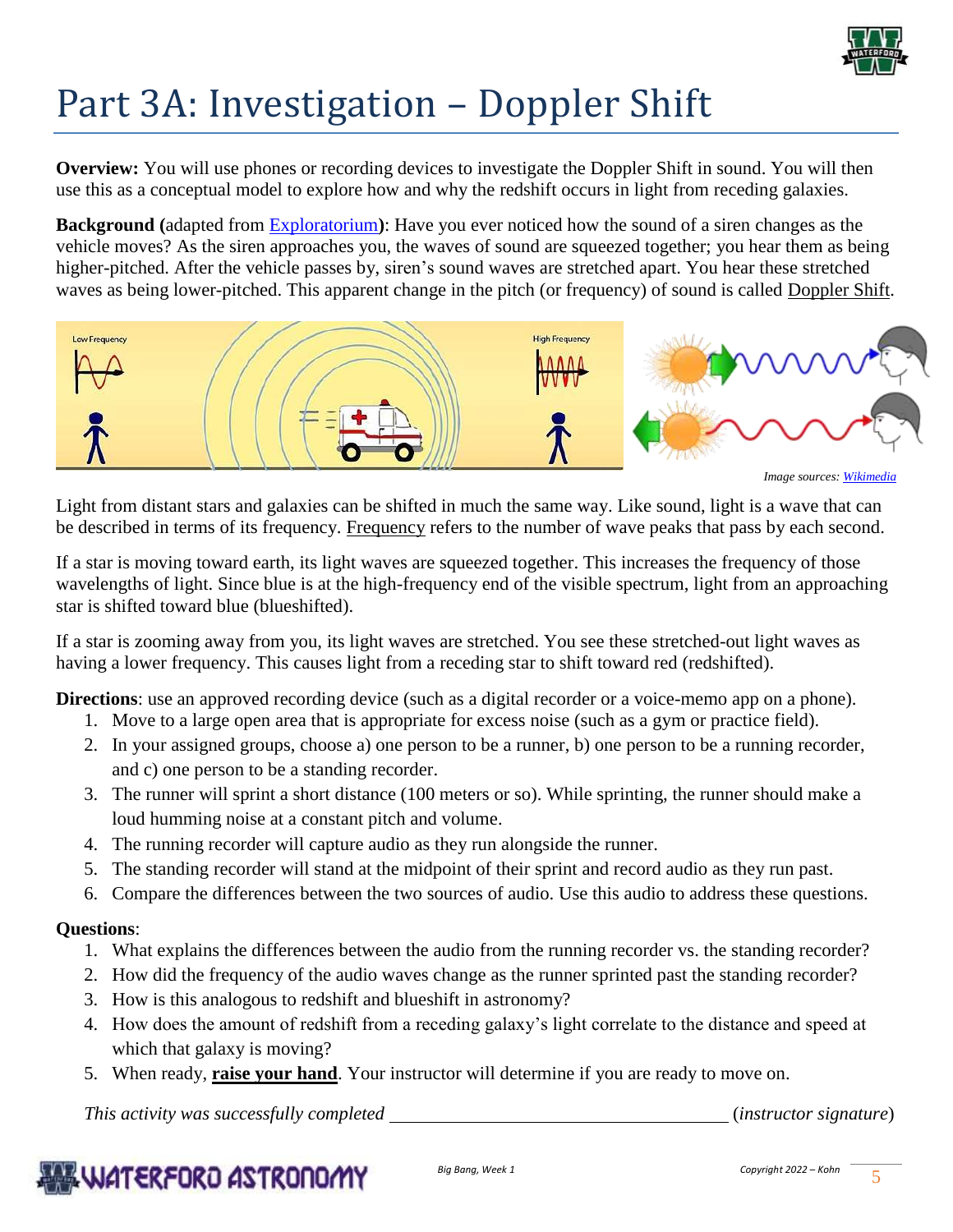

# Part 3B: Investigation – Inflating Balloons

**Background:** Hubble's Law states that the rate at which a galaxy is moving away is proportional to its distance from that point; i.e., the further away the galaxy, the faster it is moving. In this investigation, you will model this phenomenon using a balloon. You will compare how distances between different points change as the balloon inflates.

#### **Directions**:

- 1. In your assigned groups, acquire the following materials: inflatable balloons (such as standard party balloons); permanent marker; flexible rulers.
- 2. Inflate the balloon just enough so that the balloon can hold its own shape. Have someone hold the balloon so that it doesn't leak any air.
- 3. Draw an X somewhere on the balloon with a permanent marker.
	- a. Draw a circle roughly  $3 \text{ cm } (-1 \text{ inch})$  from the X.
	- b. Draw a square roughly  $5 \text{ cm}$  (2 inches) from the X.
	- c. Draw a triangle 10 cm (4 inches) from the X.
- 4. Record the initial distances in the table below.
- 5. Inflate the balloon more (but stop before it is fully inflated). Record the new distances below.
- 6. Inflate the balloon a final time (but not so much that it pops, or you'll need to start over). Record the final distances below.
- 7. Use the data you collected to create a graph. Then answer the accompanying questions.

#### **Data**:

|                          | Initial (cm) | 2nd Inflation (cm) | Final Inflation (cm) |
|--------------------------|--------------|--------------------|----------------------|
| $X \rightarrow$ Circle   |              |                    |                      |
| <b>Distance</b>          |              |                    |                      |
| $X \rightarrow$ Square   |              |                    |                      |
| <b>Distance</b>          |              |                    |                      |
| $X \rightarrow$ Triangle |              |                    |                      |
| <b>Distance</b>          |              |                    |                      |

Graph this data below. Provide labels for the x- and y-axis as well as any other components as needed.

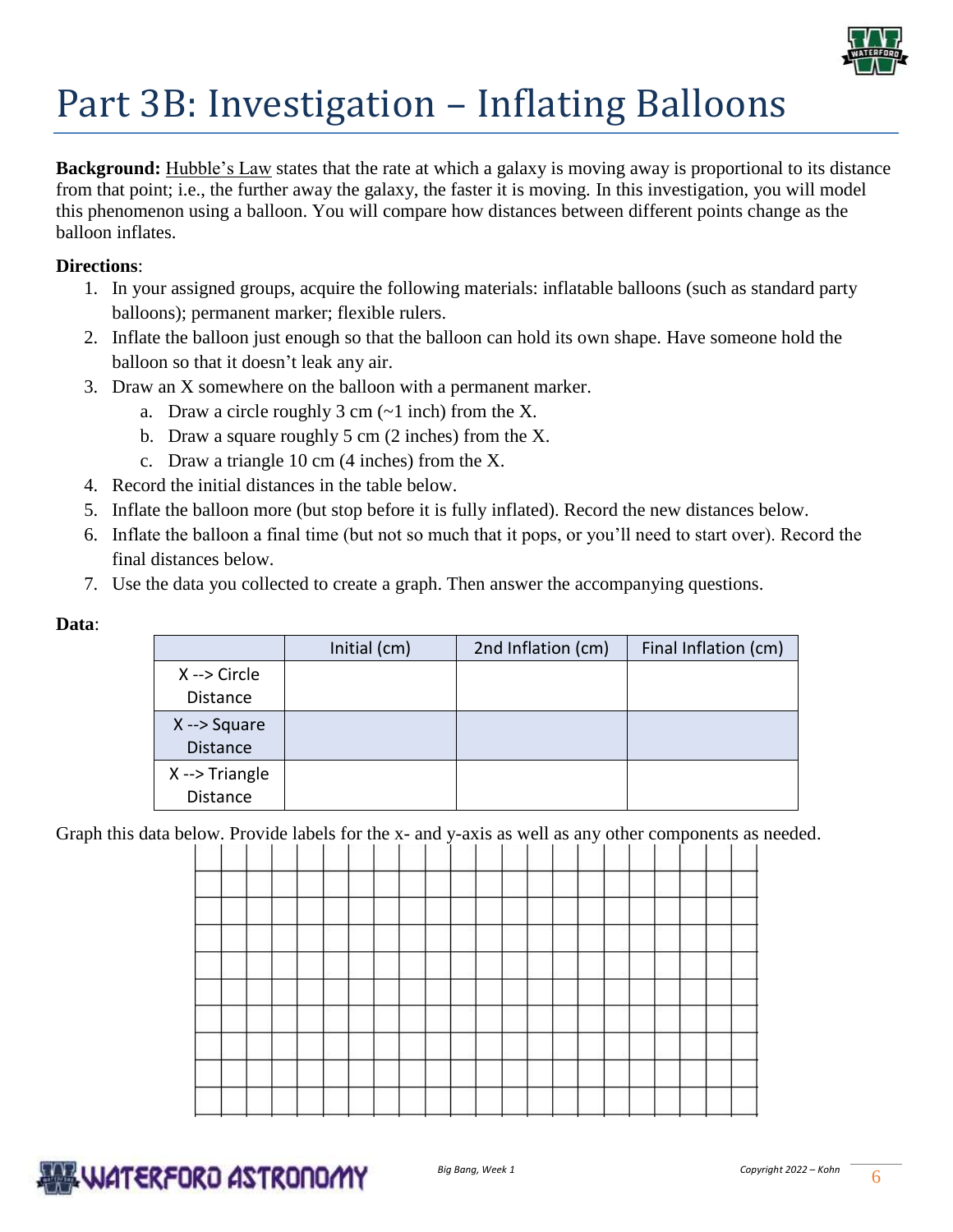

#### **Questions**:

- 1. Assume that a minute passed between each inflation (*regardless of how much time actually elapsed*). How did the speed (cm/min) at which the circle moved away from the X compare to the speed at which the triangle moved away? What does this indicate about the distance between objects and their velocity?
- 2. In this activity, we can measure the distance between different objects with a ruler. How do astronomers measure the distance between different galaxies. In your response, including and explain the following terms: *Cepheid variable; luminosity; apparent magnitude; pulsation.*
- 3. In this activity, the circle, square, and triangle you drew represented distant galaxies. Would the light from these galaxies be affected by redshift, blueshift, both, or neither? Explain how you would know.
- 4. How does this activity relate to Hubble's Law & Hubble's Constant? Explain your reasoning.
- 5. Would Einstein's cosmological constant apply to this exercise? Explain your reasoning.
- 6. When ready, **raise your hand**. Your instructor will determine if you are ready to move on.

*This activity was successfully completed* (*instructor signature*)

# Part 4: Review & Assessment

**Overview:** Rank each Driving Question in Part 2 as a 1 (*completely unsure*), 2 (*somewhat unsure*), or 3 (*completely sure*) based on your comprehension. Then work in teams to review each item and prepare a response. Next, write a final explanation below. You will conclude by completing a formative assessment.

**Revising Explanations**: How can we determine the size and/or age of the universe?

# Part 5: Side Quest

**Overview:** For this activity, you will then identify topics related to astronomy that you personally find interesting to investigate more deeply over the remainder of the semester.

**Side Quest**: In this activity, you will begin to identify some topics related to astronomy to investigate more deeply over the course of the semester. Be prepared to discuss the following with your instructor.

- 1. Summarize the topic that you would like to investigate as your side quest.
- 2. Why did you choose this topic? Why do you find this topic interesting or intriguing?
- 3. What is your learning objective for this project? In other words, what do you want to learn and what do you want others to know by the time you finish your presentation?
- 4. Are you working alone or with a group? If in a group, how will you divide the work?
- 5. What is your strategy for developing a presentation? How will you effectively teach this topic?
- 6. Is this topic appropriate for the time available to you?
- 7. Are you excited about this topic? Is it something that is personally interesting to you?

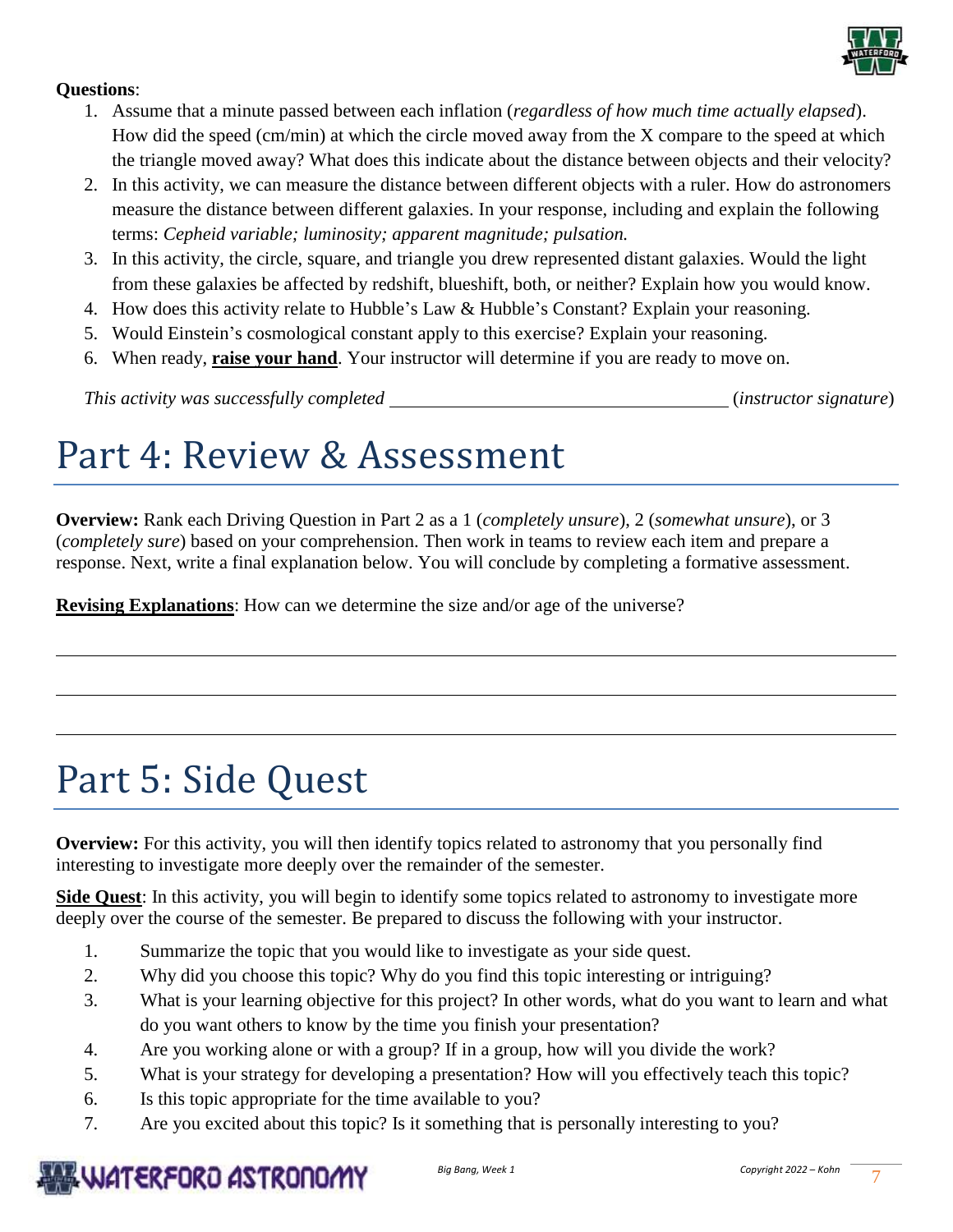

*This page is intentionally blank.* 

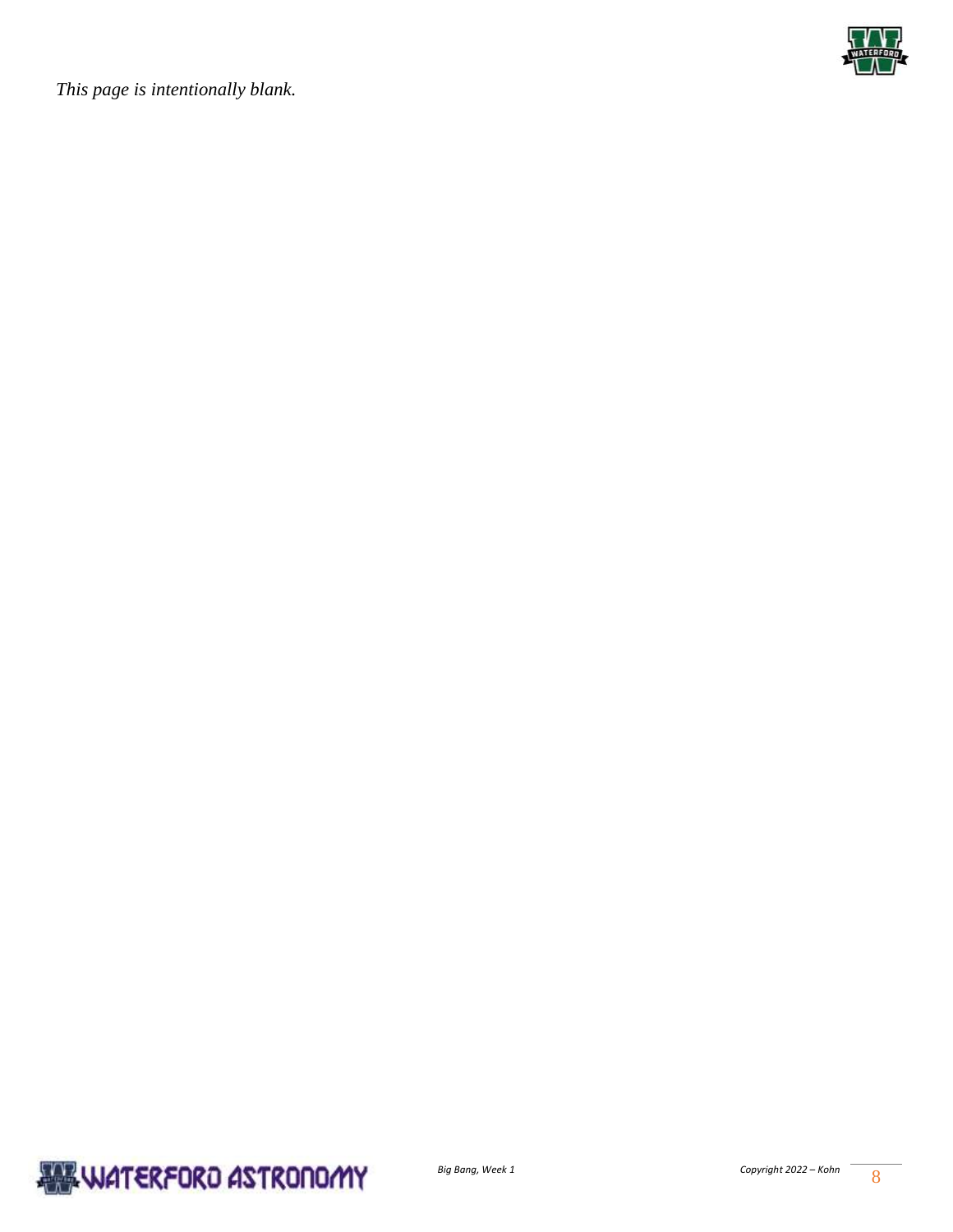

# Big Bang – Week 1 Assessment

| Name:<br>Hour | . Jate-<br>score:<br>nu v |
|---------------|---------------------------|

**Directions**: This is an open-notes quiz. You should work with your assigned team to complete responses to the questions below. Each person should write the response to at least one question. Write your initials next to the answer(s) you wrote. Those who are not writing should collaborate to create the response that will be written.

1. Data from spectral analysis is show in the image to the right. Red is on the left; blue is on the right. The top diffraction is from our sun. The second diffraction is from Star X while the third is from Star Y. Based on this data, what can we determine about each of these other stars? Justify your stances with evidence and reasoning.



2. Data from various Cepheid variables is shown at the right. Explain what this indicates about the relationship between *period* (or pulsation rate) and *absolute magnitude* (or luminosity). Then explain how this data can be used to determine the distance of that star based on *apparent magnitude*.



*Initials:* 

*Initials:*